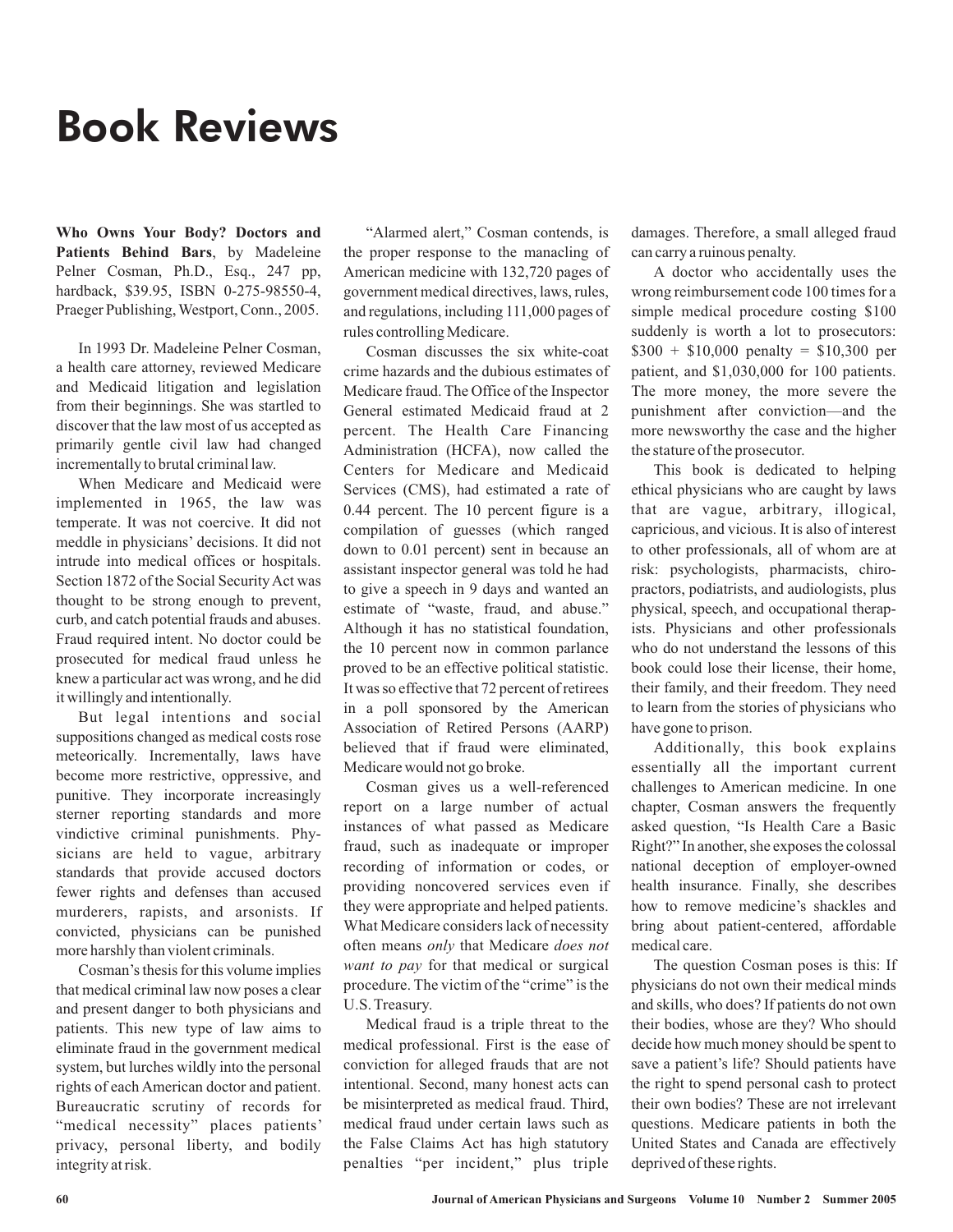To achieve medical abundance, integrity, and excellence, we must find the courage and intelligence to chart the right path. And we need to understand where we are now and how we got there. Cosman states that medicine, like education, has sold its heritage to obtain federal funding—with potentially lethal results.

Can we extricate ourselves? Cosman urges physicians to opt out as soon as possible. Providing charity to those patients who need it may ultimately be far less expensive than remaining in the trap.

## Sacramento, CA **Del Meyer, M.D.**

by Henry I. Miller and **Revolution,** Gregory Conko, 269 pp, Hardback, \$39.95, ISBN 0-275-97879-6, Westport, Conn, Prager Publishers, 2004. **The Frankenfood Myth: How Protest and Politics Threaten the Biotech**

Henry I. Miller is a Research Fellow at Stanford University's Hoover Institution, and Gregory Conko is Director of Food Safety Policy at the Competitive Enterprise Institute. Here they tell us the fascinating story of the Frankenfood Myth, which is the unfounded belief that there is something uniquely dangerous about the new biotechnology of gene-splicing. The Myth has led to a public policy disaster, and has caused an invisible economic bloodbath, with untold billions of dollars squandered on unnecessary regulation of the biotechnology industry. Massive bureaucracies have developed, with the regulators themselves becoming a special interest group. The authors say these regulatory agencies cause thousands of excess deaths every year and are guilty of manslaughter, a depraved indifference to life, and crimes against humanity. There is little public accountability and inadequate congressional oversight. The problem is intractable, and getting worse.

Biotechnology uses living organisms to create consumer or industrial products. The Hungarian agricultural engineer Karl Ercky first used the term in 1917 to describe his development of an improved pig feed that used sugar beets. Biotechnology's modern era dates from 1973, when Stanley Cohen and Herbert Boyer first described recombinant DNA technology, or gene splicing.

Genetic recombination has been occurring as natural selection since life began.Wheat itself originally resulted from the natural combination of three grass species from two different genera. By using techniques such as mutation breeding (exposing seeds or young plants to chemicals or ionizing radiation), more than 3,350 varieties of corn, wheat, rice, potato, tomato, squash, and beans have been developed over the last 50 years. In fact, nearly all the meats, grains, and vegetables in our food chain have been modified by one genetic technique or another.

The first gene-spliced food product was introduced in 1990. The enzyme chymosin, used to produce cheese, is safer than the rennet it has largely replaced. The first gene-spliced plant, the FlavrSavr™ slowripening tomato, was introduced in 1994 by the Calgene corporation. More than 60 new gene-spliced plants followed, and by 2004, 86 percent of all soybeans, 46 percent of all corn, and 76 percent of all upland cotton grown in the U.S. were gene-spliced.

By 2003, 1,400 biopharmaceutical companies, worth more than \$200 billion, were producing more than 100 recombinant DNA-derived drugs and vaccines that benefited 350 million patients worldwide, including those with anemia, cystic fibrosis, hemophilia, hepatitis, cancer, and organ transplants. Millions of American diabetics now inject themselves daily with recombinant DNA-derived human insulin, and hundreds of thousands of heart attack victims owe their lives to the clot-dissolving drug, tissue plasminogen activator.

Gene-spliced crops increase farm productivity, reduce use of chemical pesticides, and diminish the environmental impact of agriculture. Pestresistant Bt cotton saves farmers more than \$150 million each year. This gene-spliced plant alone has cut the use of chemical insecticides by nearly half in the U.S. and by three-fourths in China. As a result, human pesticide poisonings in China have decreased by 75 percent. But the great promise for future decades lies in water conservation. Modified plants that need less fresh water will decrease the 70

percent of the world's water that agriculture now requires.

A large amount of peer-reviewed research conducted by university and public-sector scientists, including a 1987 National Academy of Sciences study and one in 1989 by the National Research Council, has revealed no evidence of any unusual health or environmental risks from the gene-splicing. In 2001 the European Commission summarized 81 research projects evaluating the safety of gene-spliced crops and concluded that they probably were safer than conventional crops.

Before the  $20<sup>th</sup>$  century there was no direct federal regulation of consumer products. Federal guidelines introduced in the mid-1970s were overly risk-averse and based on erroneous assumptions. They led to a quarter-century of unscientific, antisocial regulatory policies with disastrous consequences. For example, in 1987 the USDA created rules labeling gene-spliced plants as "pests," and in 1994 the EPA equated gene-spliced plants with pesticides. These were in part a concession to the irrational demands of radical environmentalists and other activists.

The antibiotech activists include Greenpeace, the Environmental Defense Fund, the Union of Concerned Scientists, Friends of the Earth, the National Wildlife Federation, the Sierra Club, the Center for Science in the Public Interest, and the Pew Initiative on Food and Biotechnology. These groups have no legitimate claim to represent the public interest, but they are given undeserved credibility by the press, by regulatory agencies, and by many members of Congress. Often using fascist tactics, they have vandalized laboratories, greenhouses, and crops undergoing field trials, and at one point even set fire to research offices at Michigan State University.

Using misinformation and junk science to hoodwink the public and Congress with false claims and alarms, these radicals endlessly repeat the Big Lie that biotechnology is threatening and dangerous. They rely on the precautionary principle to insist that action be taken against gene-spliced organisms even without any scientific evidence of risk. But this use of the precautionary principle bypasses science-based risk analysis and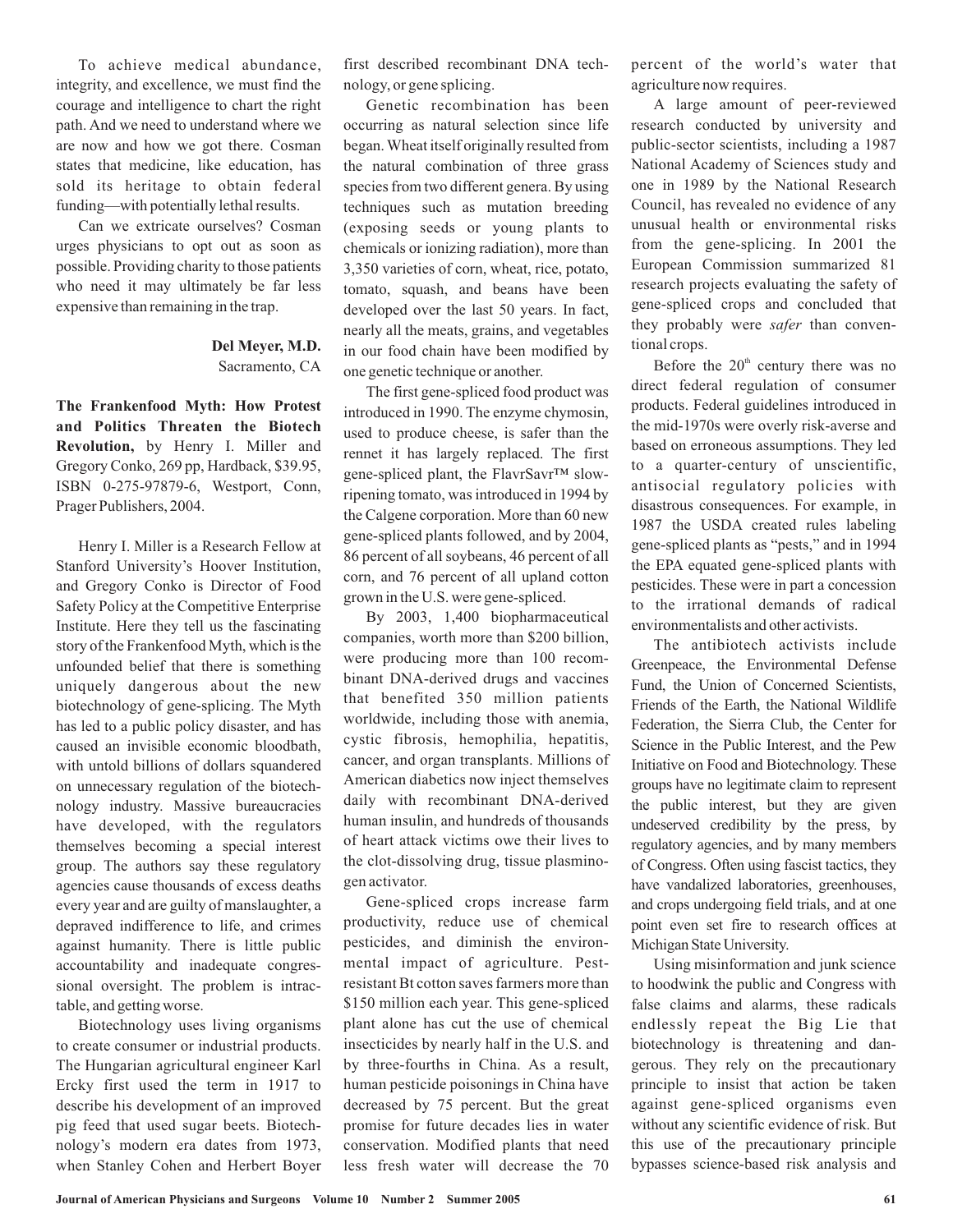transfers decisions from the wisdom of the marketplace to the mismanagement of government bureaucrats.

Activists attempt to create the appearance of genuine controversy where none exists by asserting a kind of moral equivalence between their ideological antibiotechnology views on the one hand, and sound science on the other. This implies fairness by giving equal value to each side, but it is neither disinterested nor honest because it gives undue credibility to poorly supported opinions.

By acquiescing to the activist demands, many companies and universities have made Neville Chamberlain decisions that helped create their own regulatory Frankenstein monster. For example, in 1987 the USDA created rules that were supported by the big agribusinesses and biotechnology companies and their trade associations. BASF, Bayer, Dow, DuPont, Monsanto, and Syngenta ended up by 2003 with a virtual monopoly, but an expensive one. The time required to develop a major gene-spliced crop had increased from 6 to 12 years, and the cost had increased from \$50 million to \$300 million. During this time activist groups had raked in hundreds of millions of dollars from gullible donors, and the EPA and USDA had spawned large new bureaucracies.

In 1996, 11 scientific societies representing 80,000 biologists and food professionals criticized the EPA's unscientific, illogical regulations. In 1998 the Council on Agricultural Science and Technology, an international association of 36 scientific and professional groups, reinforced the 1996 criticism, noting that the EPA's approach was indefensible because it used the technique (gene splicing) instead of *individual risk* as the trigger to regulate.

Like socialism and modern "liberalism," antibiotechnology activism is a form of religion and is not subject to the discipline of reason. The activists' anticapitalism, antitechnology, and antifreedom mystical vision combines puritanism with a desire for zero-risk lives. As Miller and Conko note on page 51, one cannot carry on a meaningful dialogue with such activists because one "cannot have a reasoned debate with a mugger."

Congress is responsible for this disaster, which has been caused by inadequately supervised, out-of-control rogue agencies. Unfettering the biotechnology sector will enhance our productivity, create additional wealth, promote a cleaner environment, and allow healthier, happier, and longer lives for our citizens.

This book provides us with all the information we need to make the necessary changes. Every citizen—especially every member of Congress—should read it.

> Helvetia, WV **Jerome Arnett, Jr., M.D.**

Goodwill, by Charles Medawar and Anita Hardon, 258 pp, softcover, \$34, ISBN 9052601348, Aksant Academic Publishers, Netherlands, 2004. **Medicines Out of Control? Antidepressants and the Conspiracy of**

*Medicines Out of Control?* is a meticulously documented, highly readable chronicle of what might best be termed "pharmenhancement": the continuing mission by human beings to alleviate every sort of emotional distress.

The book covers some 150 years, beginning with the first mind-altering substances (including alcohol and "bromides"), up to the psychopharmaceutical industry's present state of nearunmanageability.

Charles Medawar is a recognized specialist on medical policy and drug safety. Coauthor Anita Hardon is a professor at the University of Amsterdam specializing in women's health issues and "recreational" drug use, and chairman of Europe's Health Action International Foundation. Together, they have produced an engrossing historical and current analysis that covers ground mostly absent in the popular press.

Lay readers probably are not aware, for example, that opium, morphine, heroin, and cocaine were once used to *treat* addiction (including alcohol), resulting, of course, in patients who not only were *not* cured of their original habit, but who became hooked on additional substances as well.

Many will also be amazed to learn that all of the above substances were once carried over the counter in drug stores ("apothecaries"), and despite many purchasers'addictions, no particular stigma was attached to the matter—save in the case of intentional suicide, which was illegal. Pharmacists, especially in the United Kingdom, were somehow supposed to know who was a suicide risk and who was not. Presumably, they got to know their clientele better in those days.

Most people now know that Sigmund Freud was a cocaine abuser, and that he advocated it for his patients and family members. But that many of our finest authors and professional icons in the United States and United Kingdom were also habitual users of addictive substances especially heroin, cocaine, and bromides is not so well known.

The authors are careful to make a distinction between *habituation* and addiction, as confusion over these two terms, they theorize, may explain why the patient, and not the drug, often tends to be viewed as the problem—if indeed any problem is acknowledged. When patients are given therapeutic doses of, say, barbiturates, many just keep on taking the recommended dosages, resulting in . Doctors and patients alike *habituation* "mistake withdrawal symptoms for relapse...." *Addiction*, on the other hand, implies willful abuse, meaning "intoxicated and hooked."

Medawar and Hardon detail how, from at least the 1850s, the medical community (with progressively greater help from pharmaceutical companies) "set up a vicious cycle" in which addiction and addictive behaviors were treated with heightened doses of the same or similar substances until, inevitably, either toxicity or serious withdrawal symptoms resulted.

"Why did it take so long?," the authors ask, for the profession to make the connection between barbiturates, such as sleeping pills, and addiction? Medawar and Hardon offer answers that could well make a case for educators to teach logic along with ethics to pupils in general, and to prospective physicians in particular.

The authors blame what they call "the NERO defense"—i.e., "the presumption that no evidence of risk equals evidence of no risk," a line of argument that, the authors assure us, continues today. Those unfamiliar with the principles of induction, deduction, fallacies, and the Socratic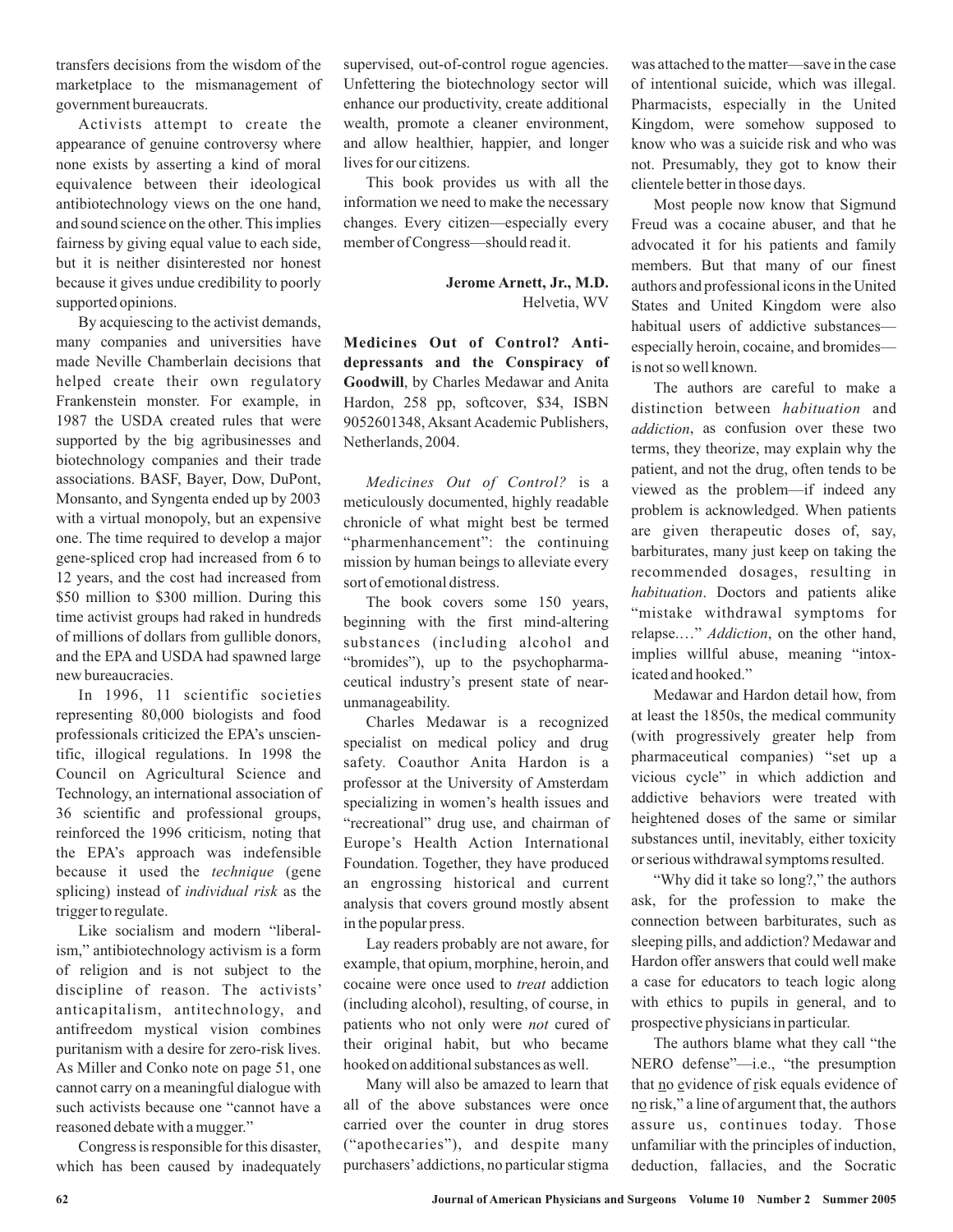method may have to think about that one. NERO, the authors explain, means "overreliance on lack of evidence, the belief that no news is good news."

For example, a 1932 "finding" that only one in every 400 suicides could be attributed to barbiturates rests on the NERO presumption—the other 399 suicides could not substantiate a barbiturate connection, and therefore there was assumed to be none.

Among the more tortured uses of NERO reasoning is an incident that occurred in 1970s Britain, where the pharmaceutical industry, and some physicians, were lobbying for relaxation of prescribing laws for benzodiazepines (tranquilizers like Librium and Valium). The authors cite the case of Dr. John Marks, former managing director of Roche pharmaceuticals in the United Kingdom. With Roche's help, Marks claimed to have compiled for analysis some 118 published medical reports between 1961 and 1977 concerning benzodiazepine dependence. He rejected 18 papers, based on NERO inferences, (i.e., that *lack* of evidence meant there was *no risk*), and he excluded a 1975 paper that cited "several patients" as having suffered withdrawal symptoms—because the number "several," Marks felt, was indeterminate. He went on to question the concept of dependency itself: Can addictive potential be assigned to a particular drug, he asked, or to "dependence-prone individuals," many of whom have abused other substances?

One might be tempted to concede the latter point, were it not for what is later revealed concerning buried studies of lorazepam (Ativan) and the relative halflife of the various benzodiazepines. One result of this fascinating conspiracy featuring Wyeth, the U.S. pharmaceutical company, and Dr. René de Buck, a Belgian psychiatrist, is that the same dosages ended up being dispensed to American patients suffering "severe anxiety" and to British patients with only "mild anxiety"—and "British regulators failed to notice this for over a decade."

The book's bottom-line argument is that "[e]ither through continuous use, or during withdrawal, [psychotropic] drugs tend to produce symptoms that mimic mental illness, including the very conditions for which they have been prescribed." This is the proverbial chicken-or-egg quandary.

As with Dr. David Healy's books on antidepressants and the half-truths, outright lies, and collusion that seem to characterize the development and marketing of pharmaceuticals, Madawer and Harden open a wide window on the mental health conundrum that is increasingly affecting entire societies.

The unanswered question, as always, comes down to the danger-to-benefit ratio of psychotropic substances in general. While they appear to be notoriously unreliable in their individual results, they are hugely popular revenue-makers. They promise the public what it seems to want: hope in a bottle.

> Washington, D.C. **B. K. Eakman**

Inflation, by Ludwig von Mises, ed. by Richard Ebeling, 90pp, softback, ISBN 1572462086, Irvington-on-Hudson, N.Y., Foundation for Economic Education, 2004. **The Free Market and Its Enemies: Pseudo-Science, Socialism, and**

Ludwig von Mises was the outstanding economist of the 20th century, yet very few in the general population ever heard of this remarkable man and his contribution to free- market economics.

As advisor for currency affairs in Austria, he stopped the hyperinflation in that country after World War I almost single-handedly. For contrast, consider Germany during the same period. Its failure to deal with its runaway inflation was, in the opinion of many scholars, a major factor leading to the 12-year German dictatorship andWorldWar II.

In 1940, when the Nazis were overrunning western Europe, von Mises left his professorship in Switzerland, fearing that this country too might be conquered. As an outspoken critic of German National Socialism, and with a Jewish heritage, he knew he would be one of the first to die if the Nazis entered Switzerland.

Accordingly, he emigrated to the United States and for more than 20 years taught, without pay, at New York University. Freemarket friends such as Leonard Read and Henry Hazlitt supported him the whole time.

When the Foundation for Economic Education (FEE) was formed after World War II, Professor von Mises was a member of its regular staff, and gave an annual series

of lectures. The series of nine lectures in July 1951, as von Mises approached his 70th birthday, has been transcribed verbatim and published for the first time in this small book.

Von Mises was a master teacher. His daily lectures displayed a global view of history, beginning with the philosophy of the free market. He observes the attempts to extinguish this flame of liberty throughout history, usually through the exercise of state power. He explores the basis of socialism from both the left and the right. He shows how governmental lust for power is the enemy of freedom.

Von Mises destroys the "laws" of the Hegel-Marx dialectical materialism. He points out the fallacy of distorting the free market through government manipulation. He decries the use of fiat money, rather than money based on precious metals such as gold. He observes that fiat money causes inflation, distorts production and investments, and leads to a boom-bust business cycle. Fiat money also allows governments to wage war more easily than they could if they had to extract honest money from citizens through taxation.

In this small volume, one senses the presence of von Mises the man. I am grateful that I had the opportunity to hear the professor in person more than a decade after he gave these lectures. This book brought back many happy memories of this remarkable true gentleman.

One small criticism is that the titles of the individual lectures, indeed the title of the book itself, are not those of von Mises and are a little misleading.

Be advised that the individual lectures do not stand alone; the later lectures proceed from the foundation laid in the earlier ones and should be read sequentially.

> Stone Mountain, GA **Don Printz, M.D.**

Race, by Edwin Black, 550 pp, hardback, \$27, ISBN 1-56858-258-7, New York, N.Y., Four Walls Eight Windows, 2003. **War Against the Weak: Eugenics and America's Campaign to Create a Master**

The idea of building a master race of human beings did not originate in Nazi Germany. Nor did it die at the Nuremberg trials. The horrors of Third Reich